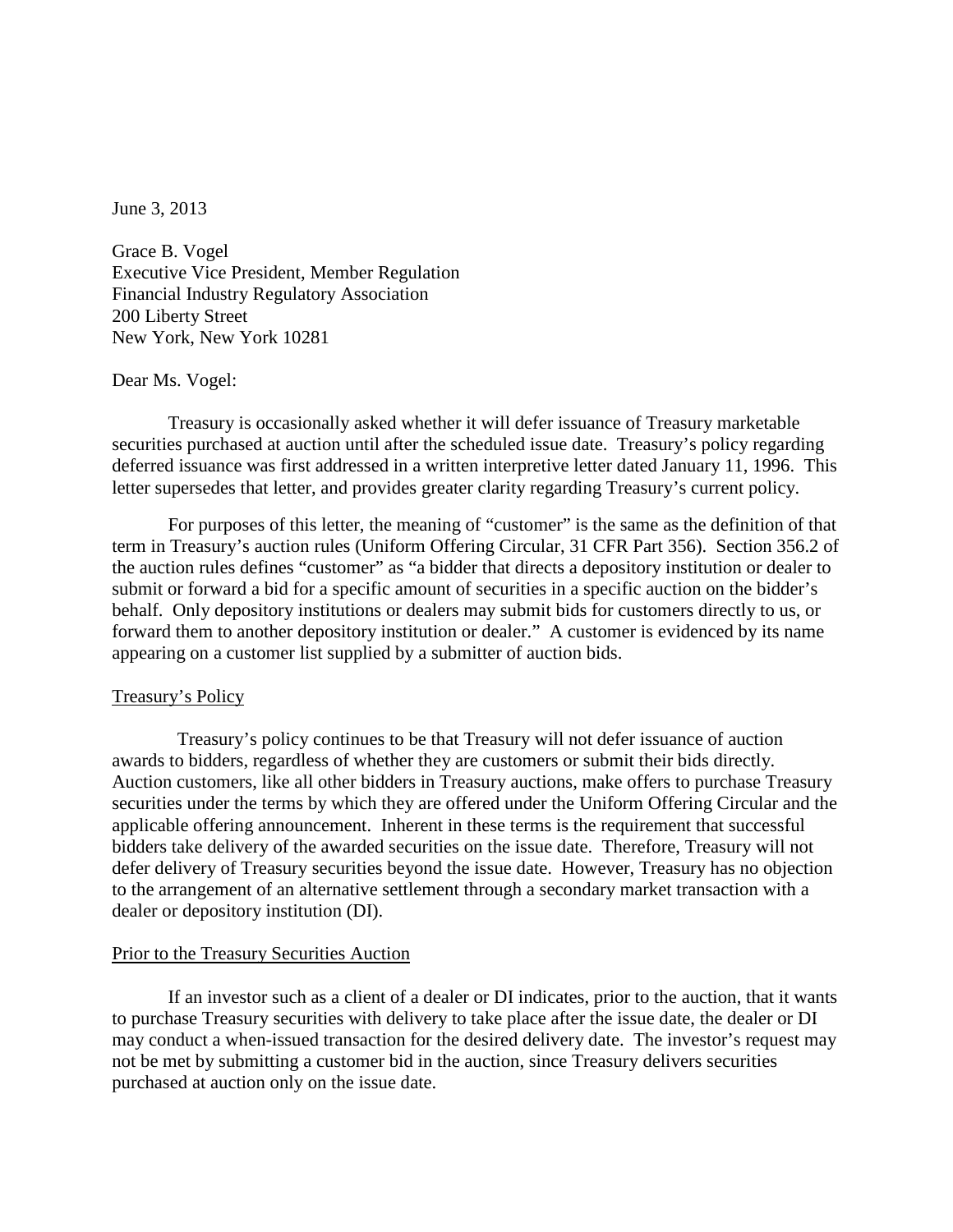To fulfill the when-issued transaction, the dealer or DI may obtain the Treasury securities from a secondary market trade or through an auction purchase. If the securities are obtained through a Treasury securities auction, the amount of the bid must be included in the dealer's or DI's proprietary bid. Accordingly, the investor would not be listed as a customer on the dealer's or DI's customer list. The amount of the auction purchase would be considered to be a purchase by the dealer or DI, not a purchase by the investor.

If the investor indicates before the auction that they wish to purchase the security at the auction clearing price but only accept delivery after the issue date, the dealer or DI should submit a customer bid in the auction. If the customer is awarded the security at the auction, then the submitter and customer may agree to enter into a transaction (e.g., a repurchase transaction) that accommodates the customer's desire to accept delivery at a date later than the issue date, provided that any such arrangement meets the requirements that: (1) on the issue date, the submitter will accept delivery of the securities on behalf of the customer, and (2) the submitter will remit payment to the Treasury on behalf of the customer upon delivery of the securities on the issue date. Importantly, the relevant securities records maintained by the dealer would reflect that the securities are owned by the customer as of the issue date.

## After the Acceptance of an Auction Bid

Once a customer bid has been accepted into a Treasury securities auction, that bid may not be changed to a proprietary bid of the dealer or DI. Upon the acceptance of a customer bid, the customer becomes responsible for paying "the settlement amount for any securities awarded to it in the auction" (31 CFR § 356.16) and for taking delivery of the securities on the issue date as stated in the offering announcement. Ownership records of the submitting dealer or DI, such as customer accounts (17 CFR §§ 240.17a-3(a), 450.4(c), 404.2(a) or 404.4(a)), must reflect customer purchases as belonging to the customer, not the submitter or intermediary.

If, after the deadline for the submission of bids but prior to the issue date, a customer indicates to its submitter that it wishes to defer delivery of its auction award until after the issue date, the submitter and customer may agree to enter into a transaction that would accommodate the customer's request, provided that any such arrangement meets the requirements that: (1) on the issue date, the submitter will accept delivery of the securities on behalf of the customer, and (2) the submitter will remit payment to the Treasury on behalf of the customer upon delivery of the securities on the issue date. Even though an accommodating transaction may be affected, the relevant securities records maintained by the dealer or DI must reflect that the Treasury securities are owned by the customer as of the issue date. The submitter also has the option of refusing the customer's request to affect an accommodating transaction.

Regardless of whether a submitter enters into or refuses any such accommodating transaction in response to a customer's request to defer delivery of awarded securities under Treasury's auction rules, the submitter should notify the Federal Reserve Bank of New York of the course of action taken.